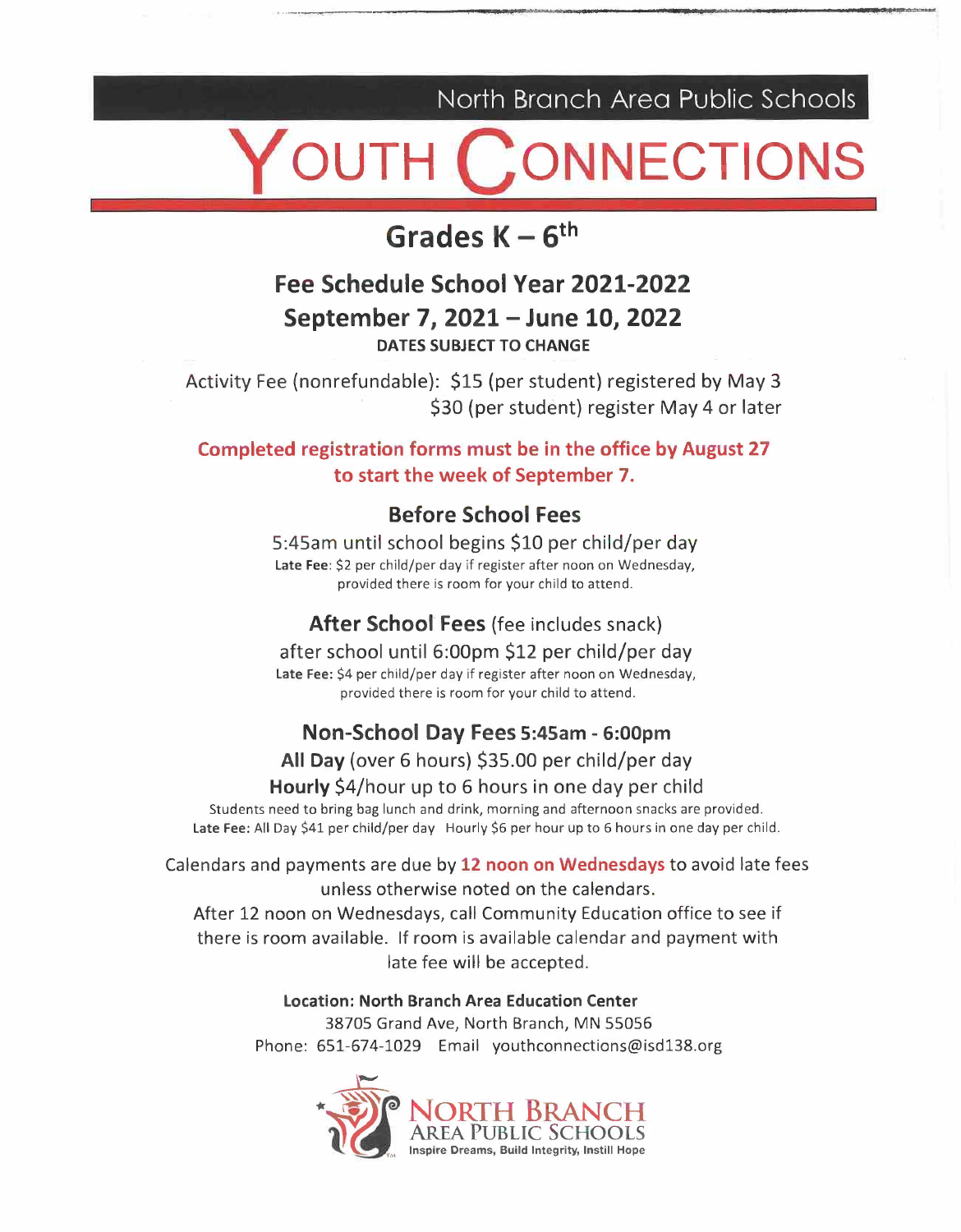### **Youth Connections Registration Form School Year 2021-2022**

#### **Parent/Guardian Information**

|                                                                                                                                                       |                                                                                                                                                                                                                                      | Date received in office                                                                                                               |           |
|-------------------------------------------------------------------------------------------------------------------------------------------------------|--------------------------------------------------------------------------------------------------------------------------------------------------------------------------------------------------------------------------------------|---------------------------------------------------------------------------------------------------------------------------------------|-----------|
|                                                                                                                                                       |                                                                                                                                                                                                                                      | Check #<br><b>Youth Connections Registration Form School Year 2021-2022</b>                                                           | Receipt # |
|                                                                                                                                                       |                                                                                                                                                                                                                                      | To be completed for each child enrolled in Youth Connections.<br>Forms must be completed in full or will be returned.                 |           |
|                                                                                                                                                       | Parent/Guardian Information                                                                                                                                                                                                          |                                                                                                                                       |           |
| The information you provide on this form will be used by Youth Connections staff to provide a safe and<br>fun experience for your child.              |                                                                                                                                                                                                                                      |                                                                                                                                       |           |
| Child<br>Last Name                                                                                                                                    |                                                                                                                                                                                                                                      | First Name                                                                                                                            | Birthdate |
| Age                                                                                                                                                   |                                                                                                                                                                                                                                      | Grade 2021-22 School Teacher                                                                                                          | M F       |
| Preschool Immunization Records turned in date                                                                                                         |                                                                                                                                                                                                                                      | <u> 1960 - John Stein, mars and de Britannie (b. 19</u>                                                                               |           |
| Family Information: Child lives in home with:<br>Both parents __________ Mother __________ Father ______________ Step Parent __________ Other _______ |                                                                                                                                                                                                                                      |                                                                                                                                       |           |
|                                                                                                                                                       |                                                                                                                                                                                                                                      |                                                                                                                                       |           |
| Parent/Guardian<br>Address                                                                                                                            |                                                                                                                                                                                                                                      | Relationship                                                                                                                          |           |
| Street                                                                                                                                                | City                                                                                                                                                                                                                                 | State                                                                                                                                 | Zip       |
| Email address<br>Work Phone                                                                                                                           | Home Phone                                                                                                                                                                                                                           | Cell Phone                                                                                                                            |           |
| Place of Employment<br>Parent/Guardian                                                                                                                |                                                                                                                                                                                                                                      | <u> 1989 - Jan Samuel Barbara, martin da shekara ta 1989 - An tsara tsara tsara tsara tsara tsara tsara tsara tsa</u><br>Relationship |           |
| Address                                                                                                                                               | <u> 1980 - Johann Harry Harry Harry Harry Harry Harry Harry Harry Harry Harry Harry Harry Harry Harry Harry Harry Harry Harry Harry Harry Harry Harry Harry Harry Harry Harry Harry Harry Harry Harry Harry Harry Harry Harry Ha</u> |                                                                                                                                       |           |
| Street<br>Email address                                                                                                                               | City                                                                                                                                                                                                                                 | State                                                                                                                                 | Zip       |
| Work Phone                                                                                                                                            | Home Phone                                                                                                                                                                                                                           | Cell Phone                                                                                                                            |           |
| Place of Employment<br>Siblings (names/ages)                                                                                                          |                                                                                                                                                                                                                                      | <u> 1999 - John Barn Barn, mars andre santa a strategi</u>                                                                            |           |
|                                                                                                                                                       |                                                                                                                                                                                                                                      |                                                                                                                                       |           |
| Authorized Pick Up/Emergency Contacts: other than parents/guardians who we may call during Youth                                                      |                                                                                                                                                                                                                                      | Connection hours and who has permission from you and authorization to pick up your son/daughter from Youth                            |           |
| Connections in case of illness, emergency, or if you will be late. Listed persons must be able to pick up child<br>within 20 minutes of call.         | Relationship                                                                                                                                                                                                                         | Phone                                                                                                                                 |           |
| Name                                                                                                                                                  |                                                                                                                                                                                                                                      |                                                                                                                                       |           |
| Name                                                                                                                                                  | Relationship                                                                                                                                                                                                                         | Phone                                                                                                                                 |           |
| Name                                                                                                                                                  | Relationship                                                                                                                                                                                                                         | Phone                                                                                                                                 |           |
| Name of anyone not authorized to take your child from Youth Connections                                                                               |                                                                                                                                                                                                                                      |                                                                                                                                       |           |
| (A court order and current photo is required if he/she is a parent of this child.)                                                                    |                                                                                                                                                                                                                                      |                                                                                                                                       |           |
|                                                                                                                                                       |                                                                                                                                                                                                                                      | <b>OVER</b> (complete back of form too)                                                                                               |           |
|                                                                                                                                                       |                                                                                                                                                                                                                                      |                                                                                                                                       |           |

| Name | Relationship                                                                       | Phone |  |
|------|------------------------------------------------------------------------------------|-------|--|
| Name | Relationship                                                                       | Phone |  |
| Name | Relationship                                                                       | Phone |  |
|      | Name of anyone not authorized to take your child from Youth Connections            |       |  |
|      | (A court order and current photo is required if he/she is a parent of this child.) |       |  |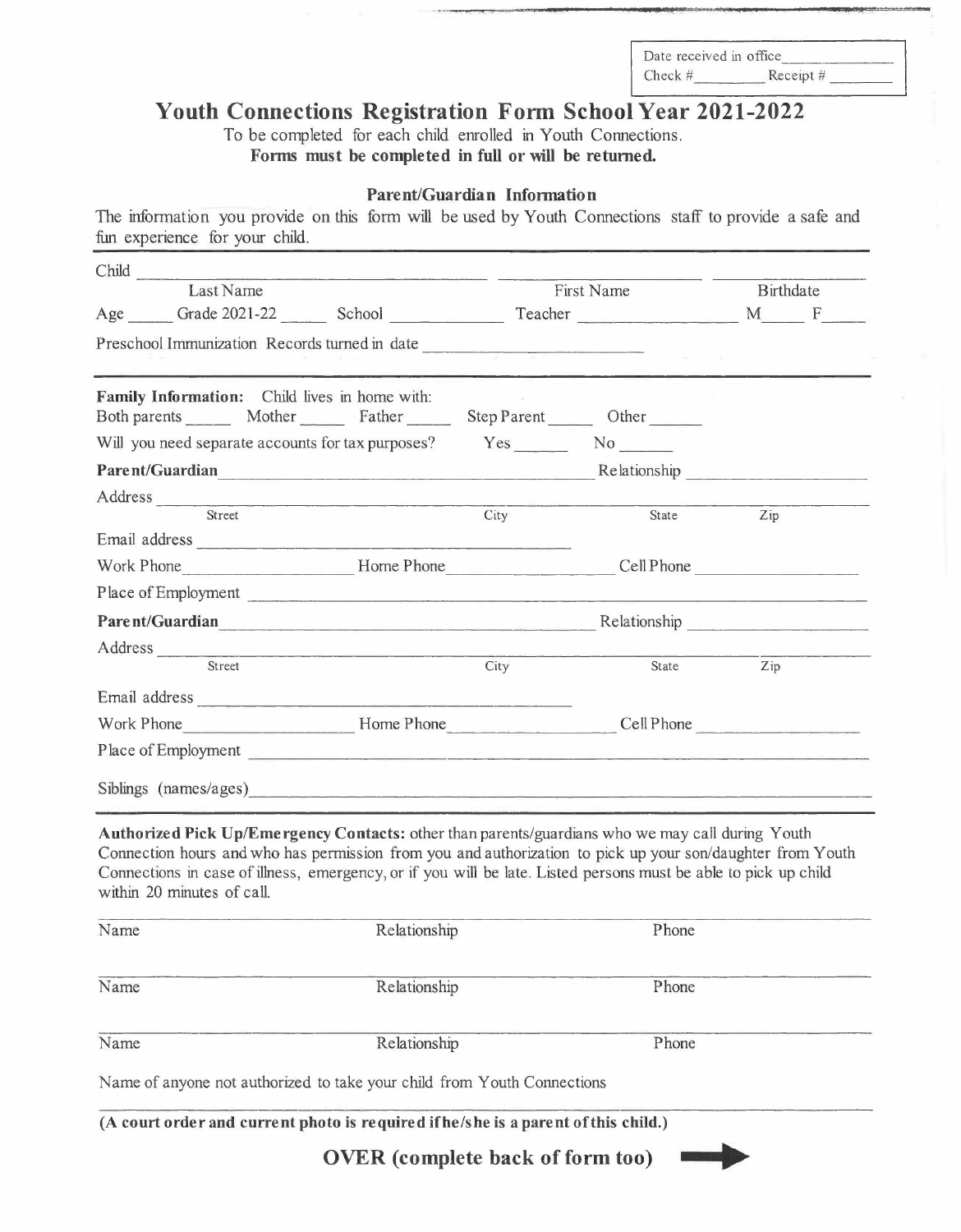| Please initial the following:<br>I give Youth Connections permission to assist in applying sunscreen to my child.                                                                                                                        |
|------------------------------------------------------------------------------------------------------------------------------------------------------------------------------------------------------------------------------------------|
|                                                                                                                                                                                                                                          |
|                                                                                                                                                                                                                                          |
| <b>Example 25 Yes</b> Screening location<br>the control of the control of the control of the control of the control of the control of<br>No To schedule screening please call Early Childhood at 651-674-1220                            |
| three and is required before kindergarten.                                                                                                                                                                                               |
| Preschoolers - Has your child completed Early Childhood Screening? Screening is free and recommended at age                                                                                                                              |
| Early Childhood and School Age Care programs.<br>Office use: Immunization record received<br>Exception received                                                                                                                          |
| Minnesota School Immunization Law (Minnesota Statute, Section 121A.15) requires students to supply proof of<br>immunization status or properly documented exemption to enroll or remain enrolled in school. This includes                |
| Consent to share School Health Information Forms including; Immunization records, Care plan,<br>Authorization for Administration of Medication.                                                                                          |
| What special needs (if any) need to be addressed to ensure this participant will be successful at our program?                                                                                                                           |
| Is your child on a special diet?    Yes    No                                                                                                                                                                                            |
|                                                                                                                                                                                                                                          |
| Youth Connections staff cannot administer medication without written permission from a physician and<br>parent/guardian. Medication must be correctly labeled. A medication administration from must be submitted.                       |
| Administered for the contract of the contract of the contract of the contract of the contract of the contract of the contract of the contract of the contract of the contract of the contract of the contract of the contract            |
| If yes, name of medication                                                                                                                                                                                                               |
| Does your child regularly take medication? Yes No                                                                                                                                                                                        |
| Please explain all items checked: explain a checked:                                                                                                                                                                                     |
| has chronic condition<br>has allergies <u>receives</u> student support during the school day received special education services                                                                                                         |
| Are there special medical concerns we should know about? Please check all that apply to your child:                                                                                                                                      |
| Phone Phone Phone Phone Phone Phone Phone Phone Phone Phone Phone Phone Phone Phone Phone Phone Phone Phone Phone Phone Phone Phone Phone Phone Phone Phone Phone Phone Phone Phone Phone Phone Phone Phone Phone Phone Phone<br>Dentist |
| Medical Information: I hereby give permission for the YC staff to call in the event of a medical emergency:<br>Family Doctor Clinic Address Phone Phone                                                                                  |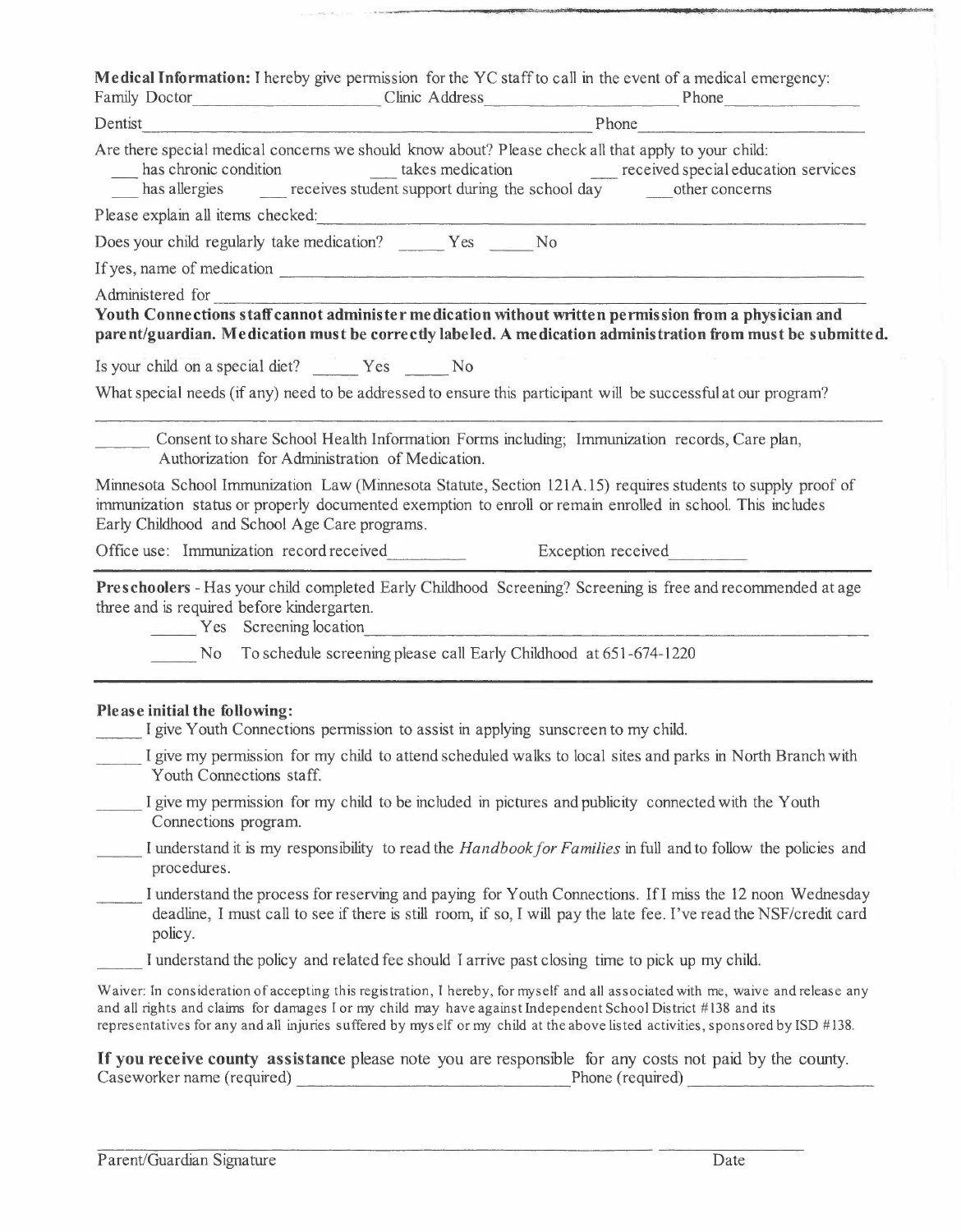# **September 2021**

**Completed registration forms must be in the office by August 27 to start the week of September 7.** 

| <b>Sun</b>           | <b>Mon</b>           | <b>Tue</b>                                        | <b>Wed</b>                                             | <b>Thu</b>                                      | Fri                                  | <b>Sat</b>         |
|----------------------|----------------------|---------------------------------------------------|--------------------------------------------------------|-------------------------------------------------|--------------------------------------|--------------------|
| 5 September<br>Name  | <b>6 CLOSED</b>      | Please circle<br>$\overline{7}$<br>All Day        | Please circle<br>8<br>All Day                          | 9 Please circle<br>All Day                      | 10 Please circle                     | 11 Payment         |
|                      |                      | Or <sup>-</sup><br>Hourly Under 6 Hrs<br>Drop Off | <b>or</b><br>Hourly Under 6 Hrs<br>Drop Off<br>Pick Up | or<br>Hourly Under 6 Hrs<br>Drop Off<br>Pick Up | <b>Before School</b><br>After School | Use card ending in |
| 12 September<br>Name | 13 Please circle     | 14 Please circle                                  | 15 Please circle                                       | 16 Please circle                                | 17 Please circle                     | 18 Payment         |
|                      | <b>Before School</b> | Before School                                     | Before School                                          | <b>Before School</b>                            | Before School                        | Use card ending in |
|                      | After School         | After School                                      | After School                                           | After School                                    | After School                         |                    |
| 19 September<br>Name | 20 Please circle     | 21 Please circle                                  | 22 Please circle                                       | 23 Please circle                                | 24 CLOSED                            | 25 Payment         |
|                      | <b>Before School</b> | Before School                                     | Before School                                          | <b>Before School</b>                            |                                      | Use card ending in |
|                      | After School         | After School                                      | After School                                           | After School                                    |                                      |                    |
| 26 September<br>Name | 27 Please circle     | 28 Please circle                                  | 29 Please circle                                       | 30 Please circle                                | Oct 1<br>Please circle               | Oct 2 Payment      |
|                      | <b>Before School</b> | <b>Before School</b>                              | <b>Before School</b>                                   | <b>Before School</b>                            | <b>Before School</b>                 | Use card ending in |
|                      | After School         | After School                                      | After School                                           | After School                                    | After School                         |                    |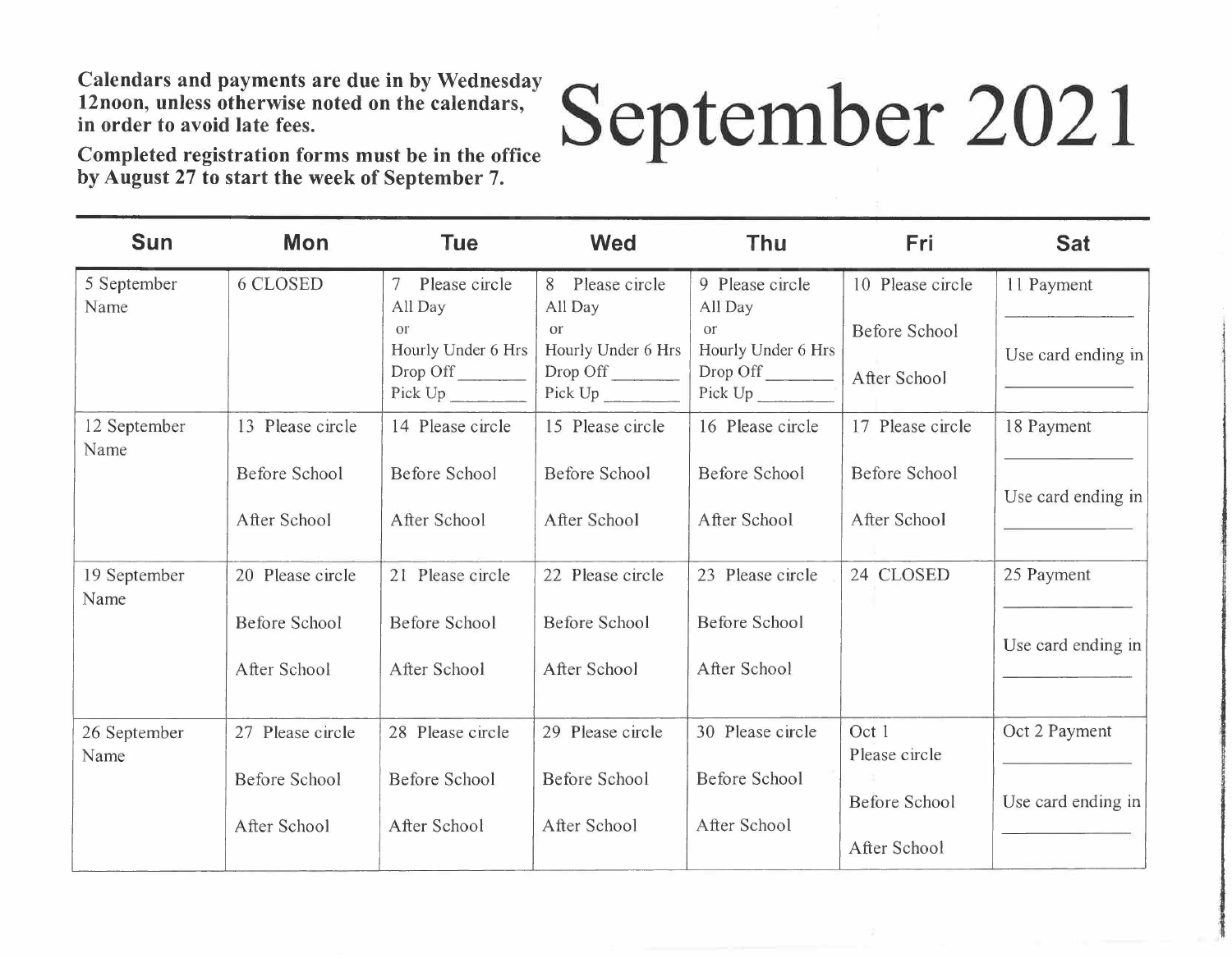### **to avoid late fees. October 2021**

| <b>Sun</b>         | Mon                             | <b>Tue</b>           | <b>Wed</b>           | <b>Thu</b>                     | Fri                             | <b>Sat</b>                                         |
|--------------------|---------------------------------|----------------------|----------------------|--------------------------------|---------------------------------|----------------------------------------------------|
| 3 October<br>Name  | 4 Please circle                 | 5 Please circle      | 6 Please circle      | 7 Please circle                | 8 Please circle                 | 9 Payment                                          |
|                    | Before School                   | <b>Before School</b> | <b>Before School</b> | <b>Before School</b>           | <b>Before School</b>            |                                                    |
|                    | After School                    | After School         | After School         | After School                   | After School                    | Use card ending in<br>The company of the company's |
| 10 October<br>Name | 11 Please circle                | 12 Please circle     | 13 Please circle     | 14 Please circle               | 15 Please circle                | 16 Payment                                         |
|                    | <b>Before School</b>            | <b>Before School</b> | <b>Before School</b> | Before School                  | <b>Before School</b>            | Use card ending in                                 |
|                    | After School                    | After School         | After School         | After School                   | After School                    |                                                    |
| 17 October<br>Name | 18 Please circle                | 19 Please circle     | 20 Please circle     | 21 No School<br>All Day        | 22 No School<br>All Day         | 23 Payment                                         |
|                    | <b>Before School</b>            | <b>Before School</b> | <b>Before School</b> | $\alpha$<br>Hourly Under 6 Hrs | <b>or</b><br>Hourly Under 6 Hrs | Use card ending in                                 |
|                    | After School                    | After School         | After School         | Drop Off<br>Pick Up            | Drop Off                        |                                                    |
| 24 October<br>Name | 25 No School<br>All Day         | 26 Please circle     | 27 Please circle     | 28 Please circle               | 29 Please circle                | 30 Payment                                         |
|                    | <b>or</b><br>Hourly Under 6 Hrs | <b>Before School</b> | <b>Before School</b> | <b>Before School</b>           | <b>Before School</b>            | Use card ending in                                 |
|                    | $Drop\;Off$<br>Pick Up          | After School         | After School         | After School                   | After School                    |                                                    |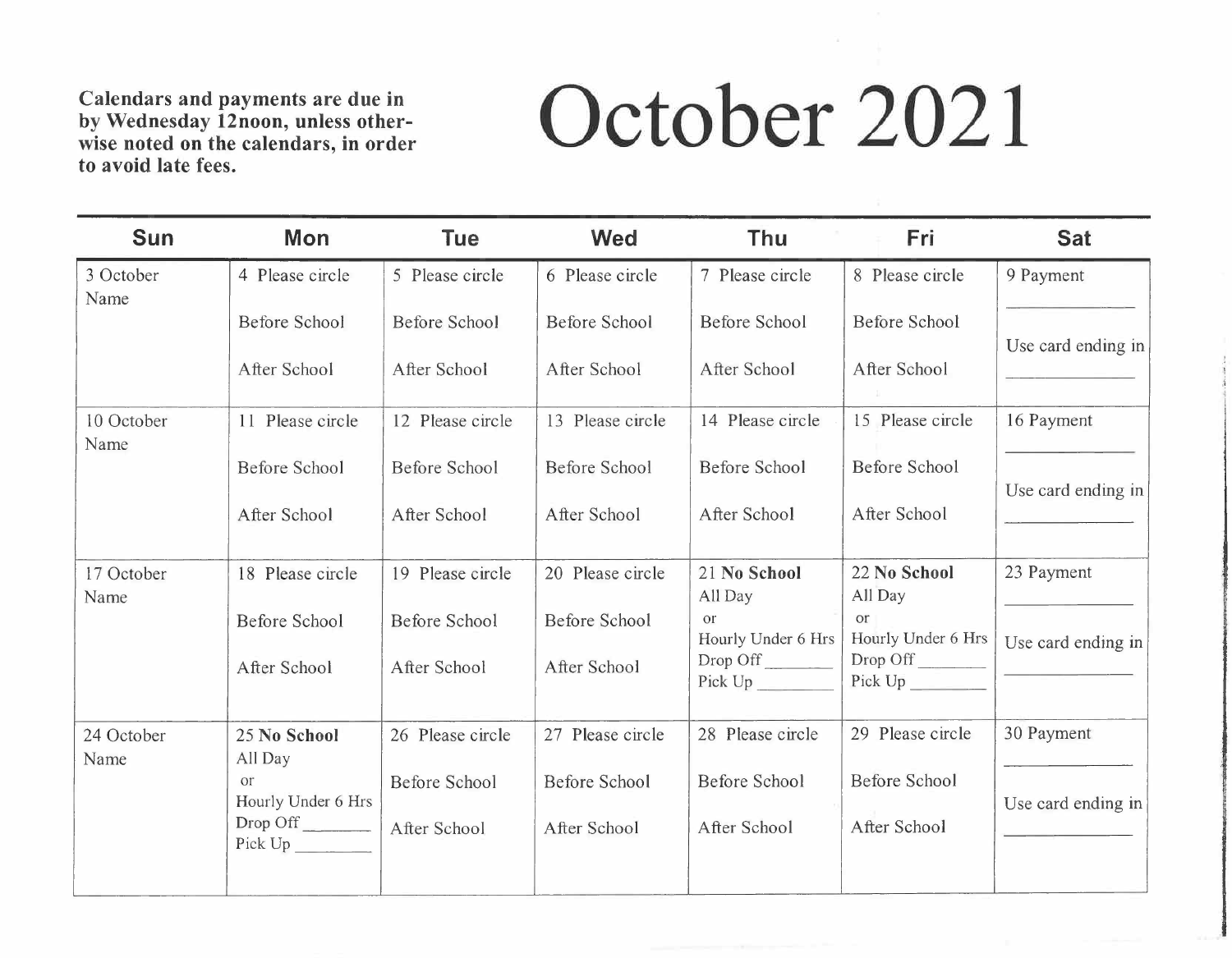### November 2021

| <b>Sun</b>          | <b>Mon</b>                           | <b>Tue</b>                           | <b>Wed</b>                           | Thu                           | Fri                                                    | <b>Sat</b>         |
|---------------------|--------------------------------------|--------------------------------------|--------------------------------------|-------------------------------|--------------------------------------------------------|--------------------|
| November<br>Name    | 1 Please circle                      | 2 Please circle                      | 3 Please circle                      | 4 Please circle               | 5 Please circle                                        | 6 Payment          |
|                     | <b>Before School</b>                 | <b>Before School</b>                 | <b>Before School</b>                 | <b>Before School</b>          | <b>Before School</b>                                   | Use card ending in |
|                     | After School                         | After School                         | After School                         | After School                  | After School                                           |                    |
| 7 November<br>Name  | 8 Please circle                      | 9 Please circle                      | 10 Please circle                     | 11 Please circle              | 12 Please circle                                       | 13 Payment         |
|                     | <b>Before School</b>                 | <b>Before School</b>                 | <b>Before School</b>                 | <b>Before School</b>          | Before School                                          | Use card ending in |
|                     | After School                         | After School                         | After School                         | After School                  | After School                                           |                    |
| 14 November<br>Name | 15 Please circle                     | 16 Please circle                     | 17 Please circle                     | 18 Please circle              | 19 Please circle                                       | 20 Payment         |
|                     | <b>Before School</b>                 | <b>Before School</b>                 | <b>Before School</b>                 | <b>Before School</b>          | <b>Before School</b>                                   | Use card ending in |
|                     | After School                         | After School                         | After School                         | After School                  | After School                                           |                    |
| 21 November<br>Name | 22 Please circle                     | 23 Please circle                     | 24 Please circle                     | 25 CLOSED                     | 26 CLOSED                                              | 27 Payment         |
|                     | <b>Before School</b>                 | <b>Before School</b>                 | <b>Before School</b>                 |                               |                                                        | Use card ending in |
|                     | After School                         | After School                         | After School                         |                               |                                                        |                    |
| 28 November<br>Name | 29 Please circle                     | 30 Please circle                     | Dec 1<br>Please circle               | Dec 2<br>Please circle        | Dec 3 No School<br>All Day                             | Payment            |
|                     | <b>Before School</b><br>After School | <b>Before School</b><br>After School | <b>Before School</b><br>After School | Before School<br>After School | <b>Or</b><br>Hourly Under 6 Hrs<br>Drop Off<br>Pick Up | Use card ending in |
|                     |                                      |                                      |                                      |                               |                                                        |                    |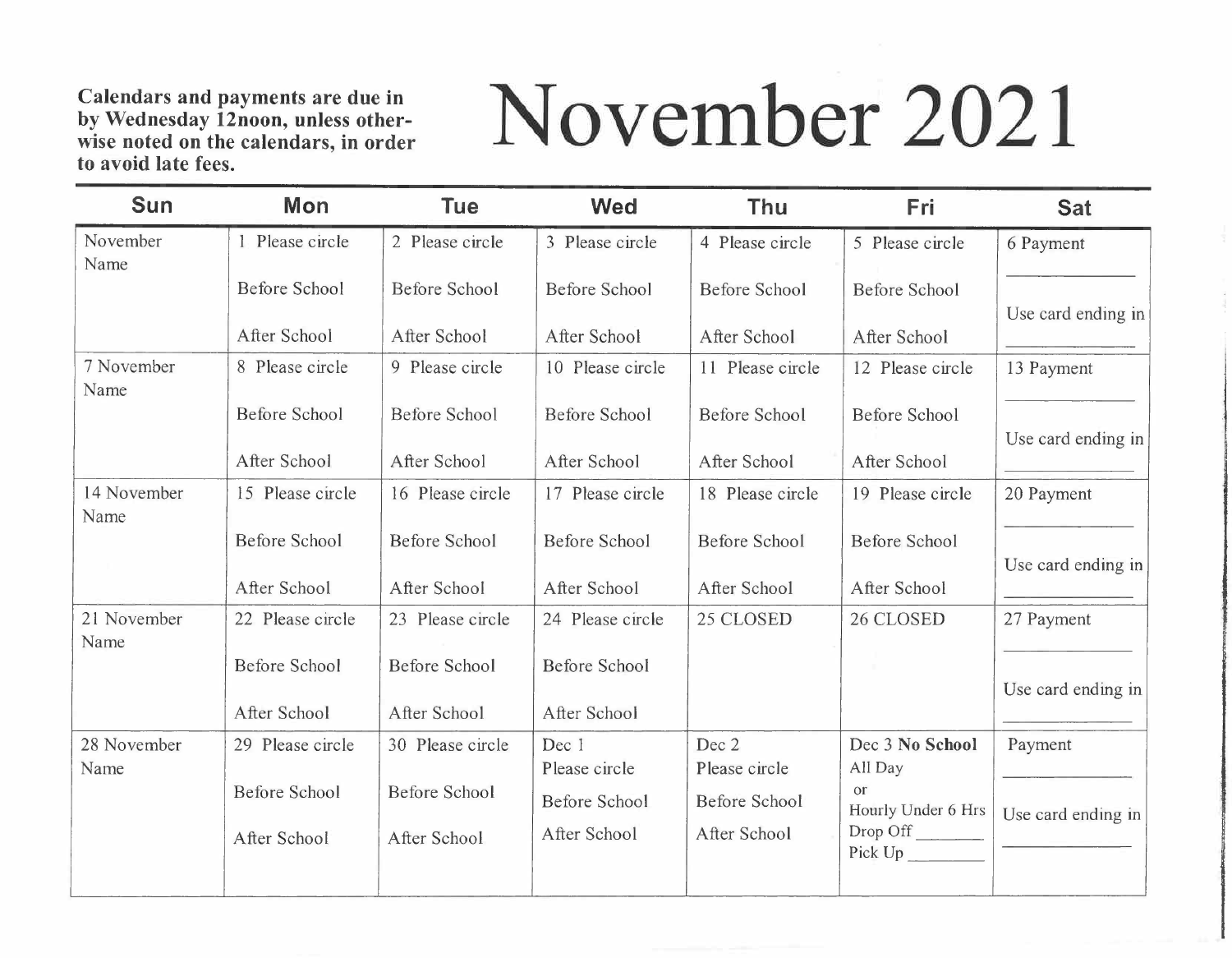### December 2021

| Sun                 | Mon                  | <b>Tue</b>           | <b>Wed</b>           | <b>Thu</b>           | Fri                  | <b>Sat</b>         |
|---------------------|----------------------|----------------------|----------------------|----------------------|----------------------|--------------------|
| 5 December<br>Name  | 6 Please circle      | 7 Please circle      | 8 Please circle      | 9 Please circle      | 10 Please circle     | 11 Payment         |
|                     | <b>Before School</b> | <b>Before School</b> | <b>Before School</b> | <b>Before School</b> | <b>Before School</b> | Use card ending in |
|                     | After School         | After School         | After School         | After School         | After School         |                    |
| 12 December<br>Name | 13 Please circle     | 14 Please circle     | 15 Please circle     | 16 Please circle     | 17 Please circle     | 18 Payment         |
|                     | <b>Before School</b> | <b>Before School</b> | <b>Before School</b> | <b>Before School</b> | <b>Before School</b> | Use card ending in |
|                     | After School         | After School         | After School         | After School         | After School         |                    |
| 19 December<br>Name | 20 Please circle     | 21 Please circle     | 22 Please circle     | 23 CLOSED            | 24 CLOSED            | 25 Payment         |
|                     | <b>Before School</b> | <b>Before School</b> | <b>Before School</b> |                      |                      | Use card ending in |
|                     | After School         | After School         | After School         |                      |                      |                    |
| 26 December<br>Name | 27 CLOSED            | 28 CLOSED            | 29 CLOSED            | 30 CLOSED            | 31 CLOSED            | Payment            |
|                     |                      |                      |                      |                      |                      | Use card ending in |
|                     |                      |                      |                      |                      |                      |                    |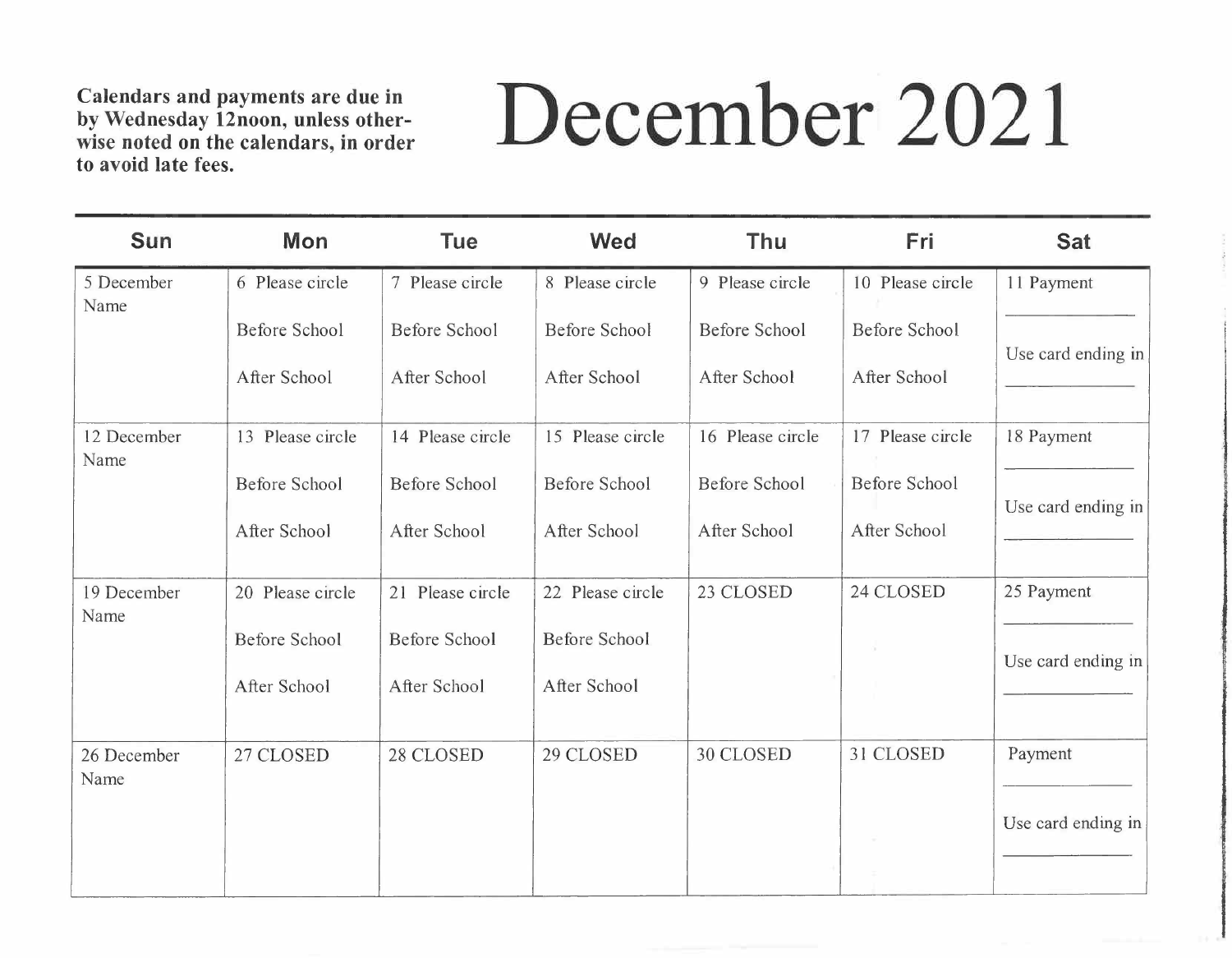# **January 2022**

| <b>Sun</b>         | <b>Mon</b>           | <b>Tue</b>           | <b>Wed</b>           | Thu                  | <b>Fri</b>           | <b>Sat</b>         |
|--------------------|----------------------|----------------------|----------------------|----------------------|----------------------|--------------------|
| 2 January<br>Name  | 3 Please circle      | 4 Please circle      | 5 Please circle      | 6 Please circle      | 7 Please circle      | 8 Payment          |
|                    | <b>Before School</b> | Before School        | Before School        | Before School        | Before School        | Use card ending in |
|                    | After School         | After School         | After School         | After School         | After School         |                    |
| 9 January<br>Name  | 10 Please circle     | 11 Please circle     | 12 Please circle     | 13 Please circle     | 14 Please circle     | 15 Payment         |
|                    | <b>Before School</b> | <b>Before School</b> | <b>Before School</b> | <b>Before School</b> | <b>Before School</b> | Use card ending in |
|                    | After School         | After School         | After School         | After School         | After School         |                    |
| 16 January<br>Name | 17 CLOSED            | 18 Please circle     | 19 Please circle     | 20 Please circle     | 21 Please circle     | 22 Payment         |
|                    |                      | <b>Before School</b> | <b>Before School</b> | <b>Before School</b> | <b>Before School</b> | Use card ending in |
|                    |                      | After School         | After School         | After School         | After School         |                    |
| 23 January<br>Name | 24 Please circle     | 25 Please circle     | 26 Please circle     | 27 Please circle     | 28 Closed            | 29 Payment         |
|                    | <b>Before School</b> | <b>Before School</b> | <b>Before School</b> | <b>Before School</b> |                      | Use card ending in |
|                    | After School         | After School         | After School         | After School         |                      |                    |
|                    |                      |                      |                      |                      |                      |                    |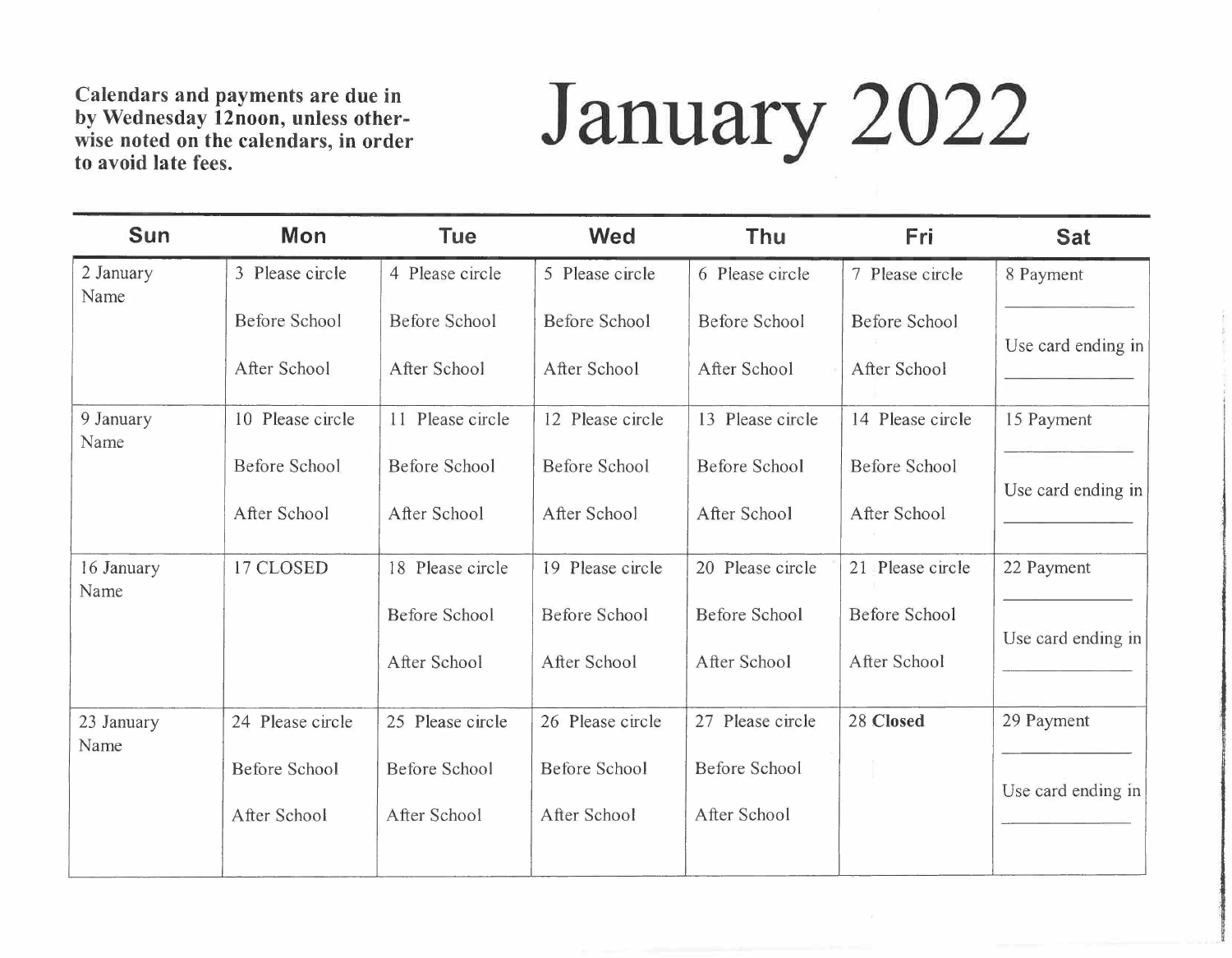# **February 2022**

| <b>Sun</b>             | Mon                         | <b>Tue</b>                    | <b>Wed</b>                    | Thu                                  | Fri                             | <b>Sat</b>         |
|------------------------|-----------------------------|-------------------------------|-------------------------------|--------------------------------------|---------------------------------|--------------------|
| January 30<br>February | January 31<br>Please circle | Please circle                 | 2 Please circle               | 3 Please circle                      | 4 Please circle                 | 5 Payment          |
| Name                   | <b>Before School</b>        | Before School<br>After School | Before School<br>After School | <b>Before School</b><br>After School | Before School<br>After School   | Use card ending in |
|                        | After School                |                               |                               |                                      |                                 |                    |
| 6 February<br>Name     | 7 Please circle             | 8 Please circle               | 9 Please circle               | 10 Please circle                     | 11 Please circle                | 12 Payment         |
|                        | Before School               | <b>Before School</b>          | <b>Before School</b>          | Before School                        | <b>Before School</b>            | Use card ending in |
|                        | After School                | After School                  | After School                  | After School                         | After School                    |                    |
| 13 February<br>Name    | 14 Please circle            | 15 Please circle              | 16 Please circle              | 17 Please circle                     | 18 No School<br>All Day         | 19 Payment         |
|                        | <b>Before School</b>        | <b>Before School</b>          | <b>Before School</b>          | <b>Before School</b>                 | <b>or</b><br>Hourly Under 6 Hrs | Use card ending in |
|                        | After School                | After School                  | After School                  | After School                         | Drop Off                        |                    |
| 20 February<br>Name    | 21 CLOSED                   | 22 Please circle              | 23 Please circle              | 24 Please circle                     | 25 Please circle                | 26 Payment         |
|                        |                             | <b>Before School</b>          | <b>Before School</b>          | Before School                        | <b>Before School</b>            | Use card ending in |
|                        |                             | After School                  | After School                  | After School                         | After School                    |                    |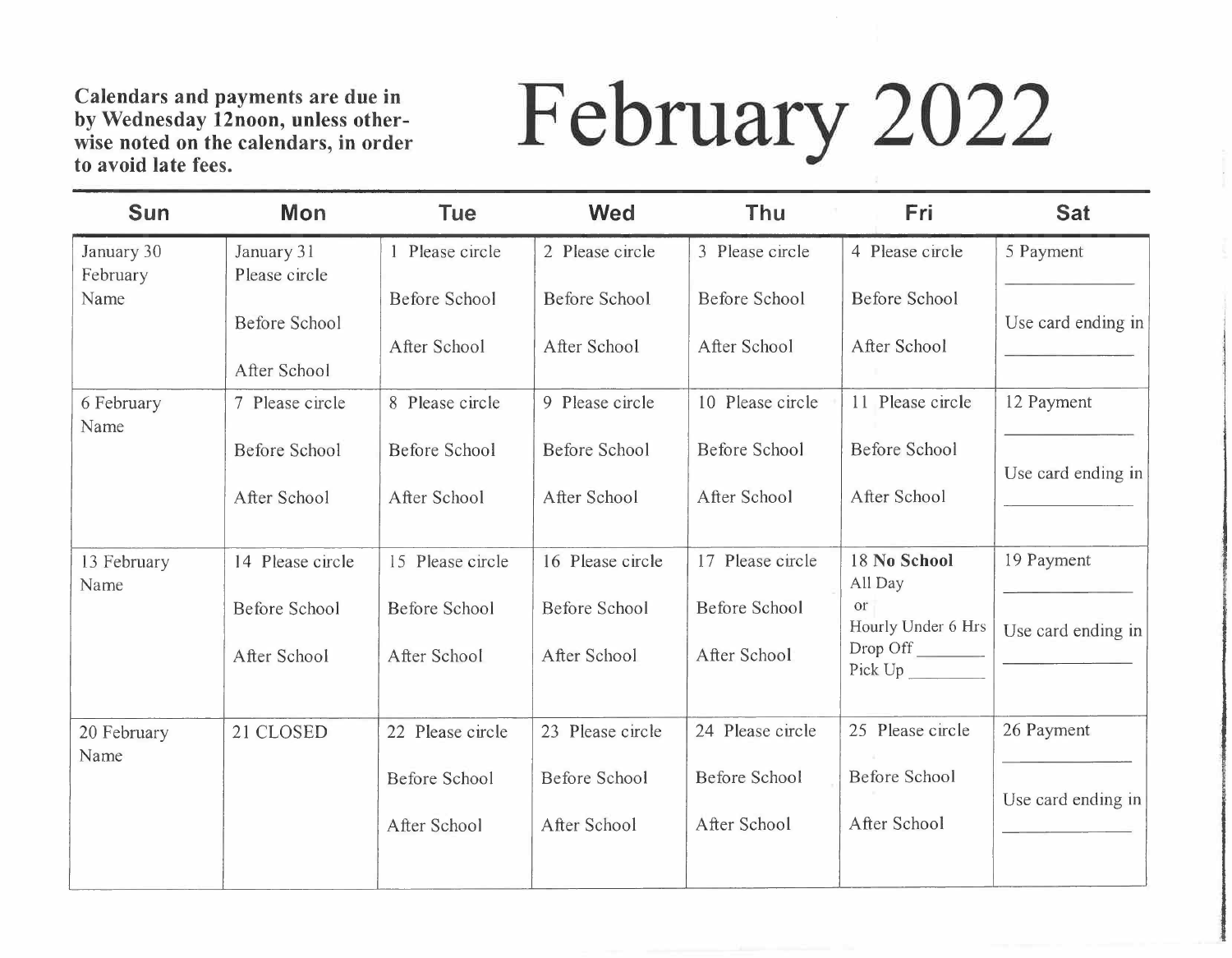# **March 2022**

| Sun                  | Mon                                                    | <b>Tue</b>                                      | <b>Wed</b>                                  | Thu                                  | Fri                                         | <b>Sat</b>                                                                                                                                                                                                                           |
|----------------------|--------------------------------------------------------|-------------------------------------------------|---------------------------------------------|--------------------------------------|---------------------------------------------|--------------------------------------------------------------------------------------------------------------------------------------------------------------------------------------------------------------------------------------|
| February 27<br>March | February 28<br>Please circle                           | Please circle                                   | 2 Please circle                             | 3 Please circle                      | 4 Please circle                             | 5 Payment                                                                                                                                                                                                                            |
| Name                 | <b>Before School</b>                                   | <b>Before School</b>                            | <b>Before School</b>                        | Before School                        | <b>Before School</b>                        | Use card ending in                                                                                                                                                                                                                   |
|                      | After School                                           | After School                                    | After School                                | After School                         | After School                                | <u> Liste de la contrata de la contrata de la con</u>                                                                                                                                                                                |
| 6 March<br>Name      | 7 Please circle                                        | 8 Please circle                                 | 9 Please circle                             | 10 Please circle                     | 11 No School<br>All Day                     | 12 Payment                                                                                                                                                                                                                           |
|                      | Before School                                          | <b>Before School</b>                            | <b>Before School</b>                        | <b>Before School</b>                 | <b>or</b><br>Hourly Under 6 Hrs             | Use card ending in                                                                                                                                                                                                                   |
|                      | After School                                           | After School                                    | After School                                | After School                         | Drop Off<br>Pick Up                         | <u> 1989 - Johann Harry Harry Harry Harry Harry Harry Harry Harry Harry Harry Harry Harry Harry Harry Harry Harry Harry Harry Harry Harry Harry Harry Harry Harry Harry Harry Harry Harry Harry Harry Harry Harry Harry Harry Ha</u> |
| 13 March<br>Name     | 14 No School<br>All Day                                | 15 No School<br>All Day                         | 16 No School<br>All Day                     | 17 No School<br>All Day              | 18 No School<br>All Day                     | 19 Payment                                                                                                                                                                                                                           |
|                      | <b>or</b><br>Hourly Under 6 Hrs<br>Drop Off<br>Pick Up | or<br>Hourly Under 6 Hrs<br>Drop Off<br>Pick Up | <b>Or</b><br>Hourly Under 6 Hrs<br>Drop Off | or<br>Hourly Under 6 Hrs<br>Drop Off | <b>or</b><br>Hourly Under 6 Hrs<br>Drop Off | Use card ending in                                                                                                                                                                                                                   |
| 20 March<br>Name     | 21 Please circle                                       | 22 Please circle                                | 23 Please circle                            | 24 Please circle                     | 25 Please circle                            | 26 Payment                                                                                                                                                                                                                           |
|                      | <b>Before School</b>                                   | <b>Before School</b>                            | <b>Before School</b>                        | <b>Before School</b>                 | <b>Before School</b>                        | Use card ending in                                                                                                                                                                                                                   |
|                      | After School                                           | After School                                    | After School                                | After School                         | After School                                |                                                                                                                                                                                                                                      |
| 27 March<br>Name     | 28 Please circle                                       | 29 Please circle                                | 30 Please circle                            | 31 Please circle                     | April 1<br>Please circle                    | Payment                                                                                                                                                                                                                              |
|                      | <b>Before School</b>                                   | <b>Before School</b>                            | <b>Before School</b>                        | <b>Before School</b>                 | <b>Before School</b>                        | Use card ending in                                                                                                                                                                                                                   |
|                      | After School                                           | After School                                    | After School                                | After School                         | After School                                |                                                                                                                                                                                                                                      |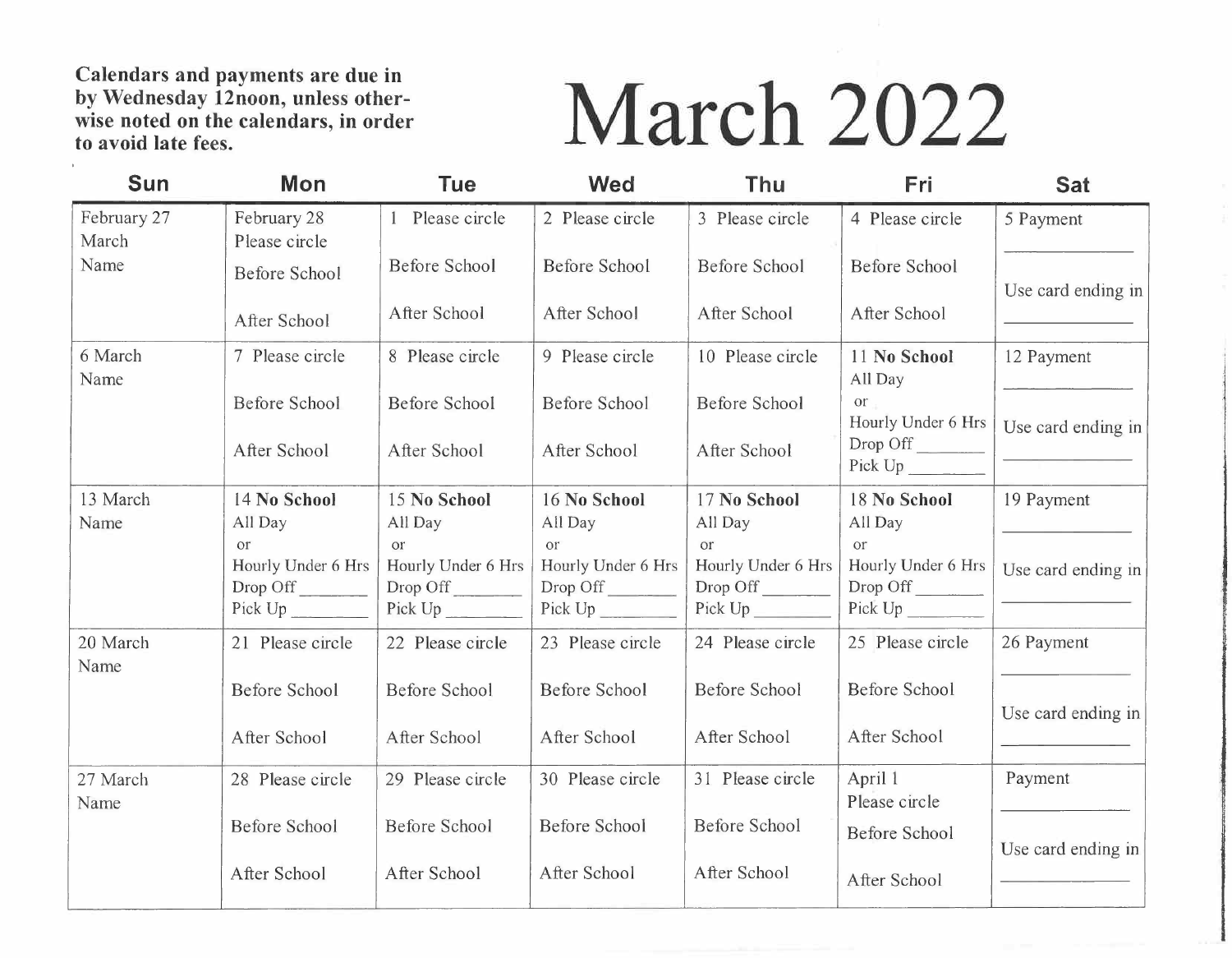# **to avoid late fees. April 2022**

| <b>Sun</b>       | Mon                             | <b>Tue</b>           | <b>Wed</b>           | <b>Thu</b>           | Fri                  | <b>Sat</b>         |
|------------------|---------------------------------|----------------------|----------------------|----------------------|----------------------|--------------------|
| 3 April<br>Name  | 4 Please circle                 | 5 Please circle      | 6 Please circle      | 7 Please circle      | 8 Please circle      | 9 Payment          |
|                  | <b>Before School</b>            | <b>Before School</b> | <b>Before School</b> | <b>Before School</b> | <b>Before School</b> | Use card ending in |
|                  | After School                    | After School         | After School         | After School         | After School         |                    |
| 10 April<br>Name | Please circle<br>11             | 12 Please circle     | 13 Please circle     | 14 Please circle     | 15 CLOSED            | 16 Payment         |
|                  | <b>Before School</b>            | <b>Before School</b> | <b>Before School</b> | <b>Before School</b> |                      | Use card ending in |
|                  | After School                    | After School         | After School         | After School         |                      |                    |
| 17 April<br>Name | 18 No School<br>All Day         | 19 Please circle     | 20 Please circle     | 21 Please circle     | 22 Please circle     | 23 Payment         |
|                  | <b>Or</b><br>Hourly Under 6 Hrs | <b>Before School</b> | Before School        | <b>Before School</b> | <b>Before School</b> | Use card ending in |
|                  | Drop Off<br>Pick Up             | After School         | After School         | After School         | After School         |                    |
| 24 April<br>Name | 25 Please circle                | 26 Please circle     | Please circle<br>27  | Please circle<br>28  | 29 Please circle     | 30 Payment         |
|                  | <b>Before School</b>            | <b>Before School</b> | <b>Before School</b> | Before School        | <b>Before School</b> | Use card ending in |
|                  | After School                    | After School         | After School         | After School         | After School         |                    |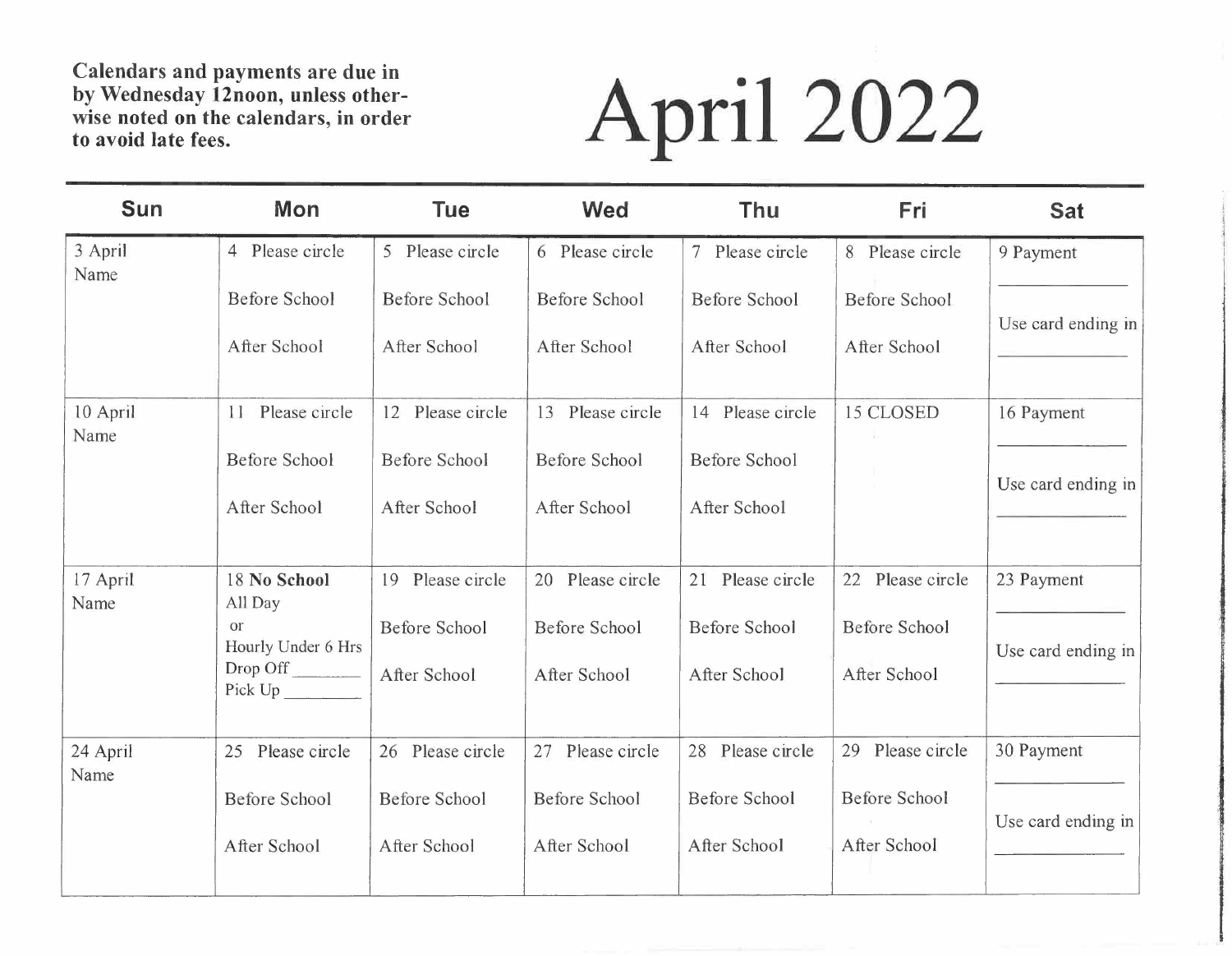# **to avoid late fees. May 2022**

| <b>Sun</b>     | Mon                             | <b>Tue</b>                           | <b>Wed</b>                           | Thu                                  | Fri                                  | <b>Sat</b>         |
|----------------|---------------------------------|--------------------------------------|--------------------------------------|--------------------------------------|--------------------------------------|--------------------|
| 1 May<br>Name  | Please circle<br>$\overline{2}$ | 3 Please circle                      | Please circle<br>$\overline{4}$      | 5 Please circle                      | 6 Please circle                      | 7 Payment          |
|                | <b>Before School</b>            | <b>Before School</b>                 | <b>Before School</b>                 | <b>Before School</b>                 | <b>Before School</b>                 | Use card ending in |
|                | After School                    | After School                         | After School                         | After School                         | After School                         |                    |
| 8 May<br>Name  | Please circle<br>9              | Please circle<br>10                  | Please circle<br>11                  | Please circle<br>12                  | Please circle<br>13                  | 14 Payment         |
|                | <b>Before School</b>            | <b>Before School</b>                 | <b>Before School</b>                 | <b>Before School</b>                 | <b>Before School</b>                 | Use card ending in |
|                | After School                    | After School                         | After School                         | After School                         | After School                         |                    |
| 15 May<br>Name | 16 Please circle                | 17 Please circle                     | Please circle<br>18                  | Please circle<br>19                  | 20 Please circle                     | 21 Payment         |
|                | <b>Before School</b>            | <b>Before School</b>                 | <b>Before School</b>                 | <b>Before School</b>                 | <b>Before School</b>                 | Use card ending in |
|                | After School                    | After School                         | After School                         | After School                         | After School                         |                    |
| 22 May<br>Name | Please circle<br>23             | 24 Please circle                     | Please circle<br>25                  | Please circle<br>26                  | Please circle<br>27                  | 28 Payment         |
|                | <b>Before School</b>            | <b>Before School</b><br>After School | <b>Before School</b><br>After School | <b>Before School</b><br>After School | <b>Before School</b><br>After School | Use card ending in |
|                | After School                    |                                      |                                      |                                      |                                      |                    |